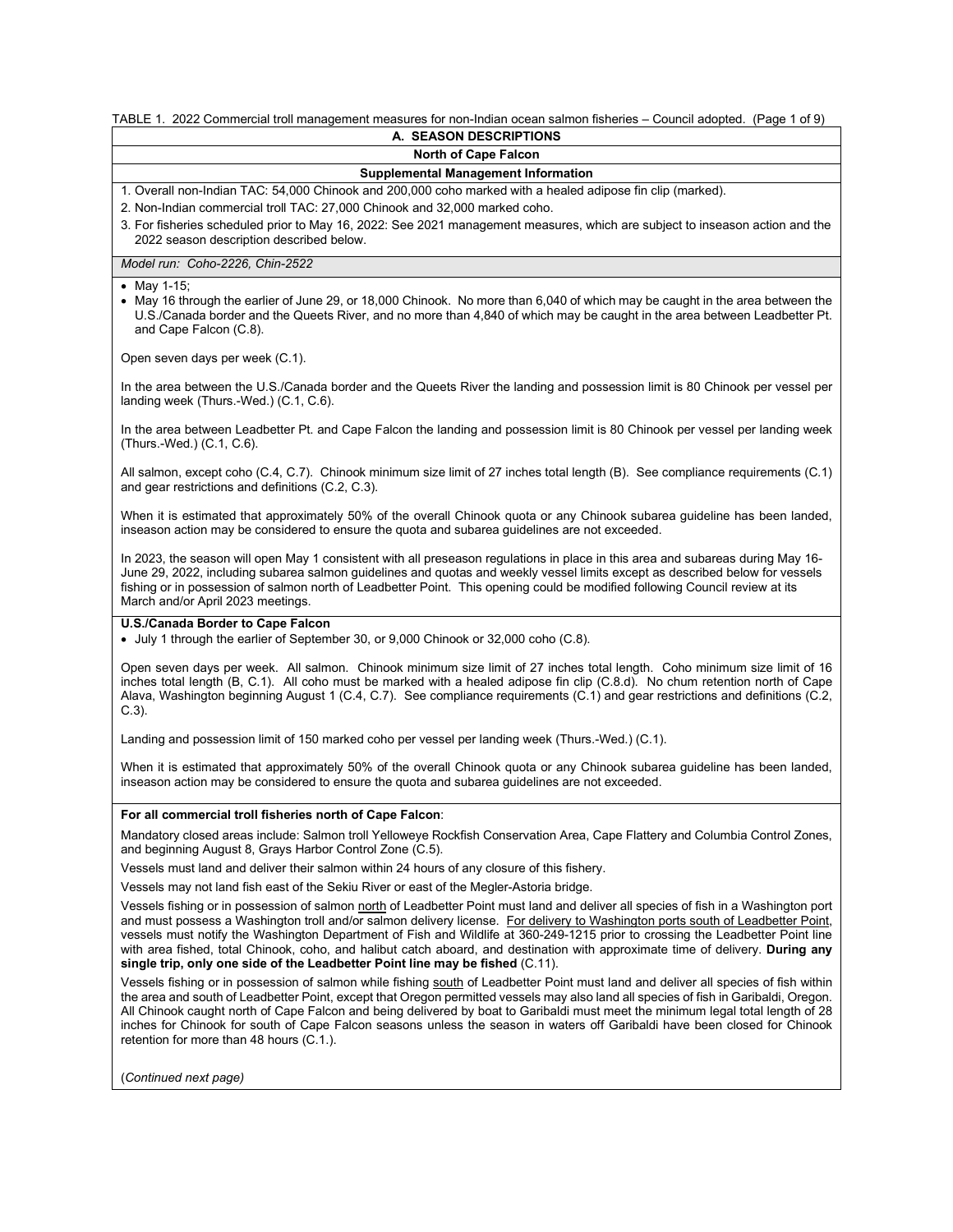TABLE 1. 2022 Commercial troll management measures for non-Indian ocean salmon fisheries – Council adopted. (Page 2 of 9) **A. SEASON DESCRIPTIONS**

# **North of Cape Falcon**

**For all commercial troll fisheries north of Cape Falcon**: *(continued)*

Under state law, vessels must report their catch on a state fish receiving ticket. Oregon State regulations require all fishers landing salmon into Oregon from any fishery between Leadbetter Point, Washington and Cape Falcon, Oregon to notify ODFW within one hour of delivery or prior to transport away from the port of landing by either calling 541-857-2546 or sending notification via e-mail to nfalcon.trollreport@odfw.oregon.gov. Notification shall include vessel name and number, number of salmon by species, port of landing and location of delivery, and estimated time of delivery. Inseason actions may modify harvest guidelines in later fisheries to achieve or prevent exceeding the overall allowable troll harvest impacts (C.8).

Vessels in possession of salmon north of the Queets River may not cross the Queets River line without first notifying WDFW at 360-249-1215 with area fished, total Chinook, coho and halibut catch aboard, and destination. Vessels in possession of salmon south of the Queets River may not cross the Queets River line without first notifying WDFW at 360-249-1215 with area fished, total Chinook, coho and halibut catch aboard, and destination. (C.11).Inseason actions may modify harvest guidelines in later fisheries to achieve or prevent exceeding the overall allowable troll harvest impacts (C.8).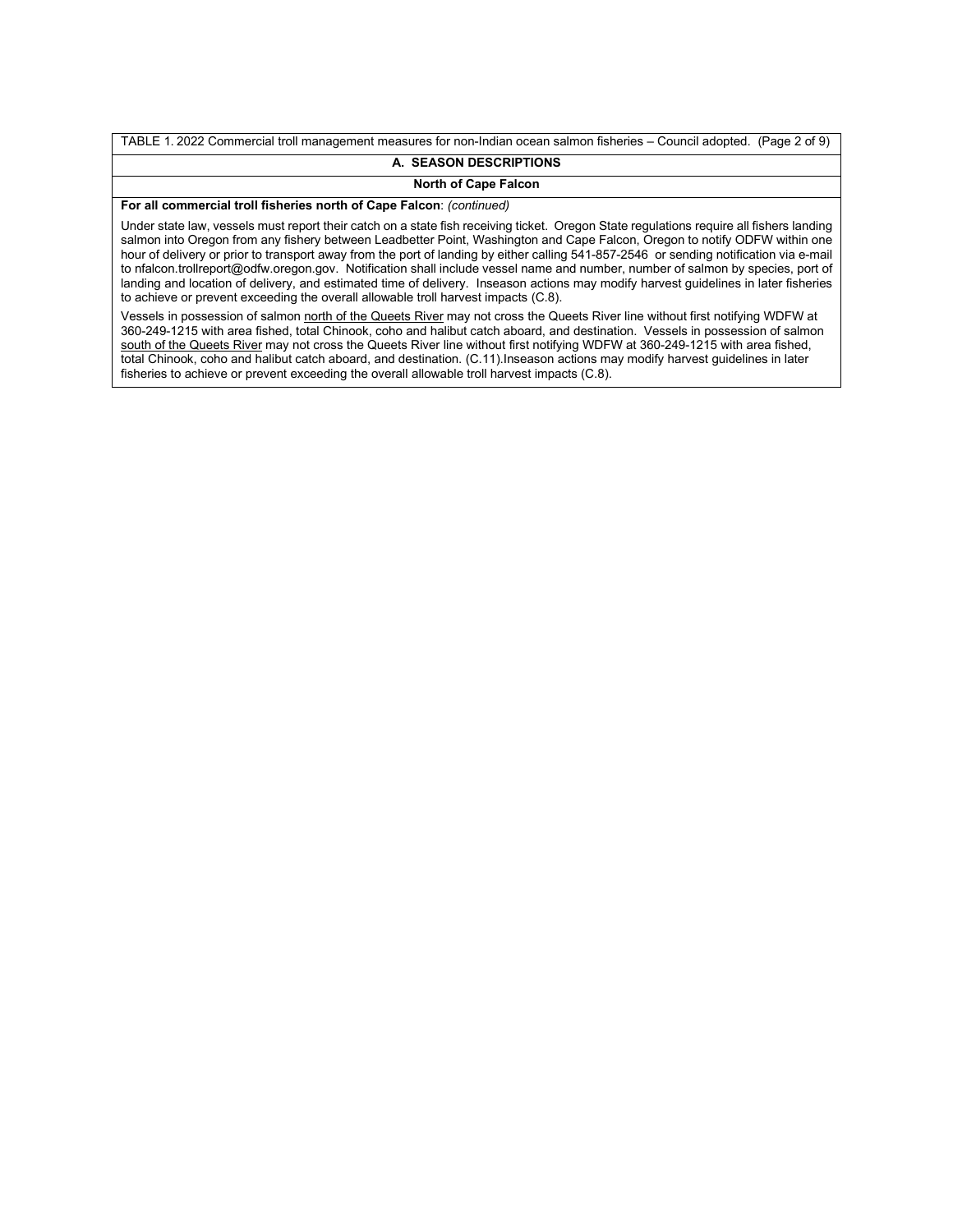| TABLE 1. 2022 Commercial troll management measures for non-Indian ocean salmon fisheries – Council adopted. (Page 3 of 9)                                                                                                                                                                                                                                              |
|------------------------------------------------------------------------------------------------------------------------------------------------------------------------------------------------------------------------------------------------------------------------------------------------------------------------------------------------------------------------|
| A. SEASON DESCRIPTIONS                                                                                                                                                                                                                                                                                                                                                 |
| South of Cape Falcon                                                                                                                                                                                                                                                                                                                                                   |
| <b>Supplemental Management Information</b>                                                                                                                                                                                                                                                                                                                             |
| 1. Sacramento River fall Chinook spawning escapement of 198,694 hatchery and natural area adults.<br>2. Sacramento Index exploitation rate of 49.9%.<br>3. Klamath River recreational fishery allocation: 2,119 adult Klamath River fall Chinook.                                                                                                                      |
| 4. Klamath tribal allocation: 9,434 adult Klamath River fall Chinook.                                                                                                                                                                                                                                                                                                  |
| 5. CA/OR share of Klamath River fall Chinook commercial ocean harvest: 65.5% / 34.5%.                                                                                                                                                                                                                                                                                  |
| 6. Overall commercial troll coho TAC: NA.<br>7. Fisheries may need to be adjusted to meet NMFS ESA consultation standards, FMP requirements, other management objectives, or<br>upon receipt of new allocation recommendations from the California Fish and Game Commission.                                                                                           |
| 8. For fisheries scheduled prior to May 16, 2022, see 2021 management measures, which are subject to inseason action and the 2022<br>season description described below.                                                                                                                                                                                               |
| <b>Cape Falcon to Heceta Bank line</b>                                                                                                                                                                                                                                                                                                                                 |
| • March 15-May 15;                                                                                                                                                                                                                                                                                                                                                     |
| • May 21-31;                                                                                                                                                                                                                                                                                                                                                           |
| • June 1-12, 18-30;                                                                                                                                                                                                                                                                                                                                                    |
| • July 5-9, 17-21, 25-31;                                                                                                                                                                                                                                                                                                                                              |
| $\bullet$ August 4-11;                                                                                                                                                                                                                                                                                                                                                 |
| • September 1-4, 11-14;                                                                                                                                                                                                                                                                                                                                                |
| • October 1-31 $(C.9.a)$                                                                                                                                                                                                                                                                                                                                               |
|                                                                                                                                                                                                                                                                                                                                                                        |
| Open seven days per week. All salmon except coho. (C.4, C.7). Chinook minimum size limit of 28 inches total length (B, C.1). All<br>vessels fishing in the area must land their salmon in the State of Oregon. See gear restrictions and definitions (C.2, C.3). Beginning<br>September 1, no more than 100 Chinook allowed per vessel per landing week (Thurs.-Wed.). |
| • Mark-selective coho fishery open July 5-9, 17-21, 25-31, and August 4-11, or until a Cape Falcon to Humbug Mt. quota of 10,000<br>marked coho is met. If the coho quota for the combined area from Cape Falcon to Humbug Mt. of 10,000 marked coho is met, then<br>the season continues for all salmon except coho on the remaining open days.                       |
| All salmon, all retained coho must be marked with a healed adipose fin clip (C.4, C.7). Coho minimum size limit of 16 inches total<br>length, and Chinook minimum size limit of 28 inches total length (B, C.1). All vessels fishing in the area must land their salmon in the<br>State of Oregon. See gear restrictions and definitions (C.2, C.3).                   |
| Salmon trollers may take and retain or possess on board a fishing vessel no more than 30 coho per vessel per open period. All coho<br>retained, possessed on a vessel, and landed must not exceed a 1:1 ratio with Chinook salmon that are retained and landed at the same<br>time.                                                                                    |
| In 2023, the season will open March 15 for all salmon except coho. Chinook minimum size limit of 28 inches total length. Gear<br>restrictions same as in 2022. This opening could be modified following Council review at its March 2023 meeting.                                                                                                                      |
| Heceta Bank Line to Humbug Mt.<br>• May 1-15;<br>• May 21-31;                                                                                                                                                                                                                                                                                                          |
| $\bullet$ August 4-11;<br>• September 1-4, 11-14;                                                                                                                                                                                                                                                                                                                      |
| • October 1-31 (C.9.a).                                                                                                                                                                                                                                                                                                                                                |
| Open seven days per week. All salmon except coho. (C.4, C.7). Chinook minimum size limit of 28 inches total length (B, C.1). All<br>vessels fishing in the area must land their salmon in the State of Oregon. See gear restrictions and definitions (C.2, C.3). Beginning<br>September 1, no more than 100 Chinook allowed per vessel per landing week (Thurs.-Wed.). |
| • Mark-selective coho fishery open August 4-11; or Cape Falcon to Humbug Mt. quota of 10,000 marked coho. If the coho quota for<br>the combined area from Cape Falcon to Humbug Mt. of 10,000 marked coho is met, then the season continues for all salmon except<br>coho on the remaining open days.                                                                  |
| All salmon, all retained coho must be marked with a healed adipose fin clip (C.4, C.7). Coho minimum size limit of 16 inches total<br>length, and Chinook minimum size limit of 28 inches total length (B, C.1). All vessels fishing in the area must land their salmon in the<br>State of Oregon. See gear restrictions and definitions (C.2, C.3).                   |
| Salmon trollers may take and retain or possess on board a fishing vessel no more than 30 coho per vessel per open period. All coho<br>retained, possessed on a vessel, and landed must not exceed a 1:1 ratio with Chinook salmon that are retained and landed at the same<br>time.                                                                                    |

In 2023, the season will open March 15 for all salmon except coho. Chinook minimum size limit of 28 inches total length. Gear restrictions same as in 2022. This opening could be modified following Council review at its March 2023 meeting.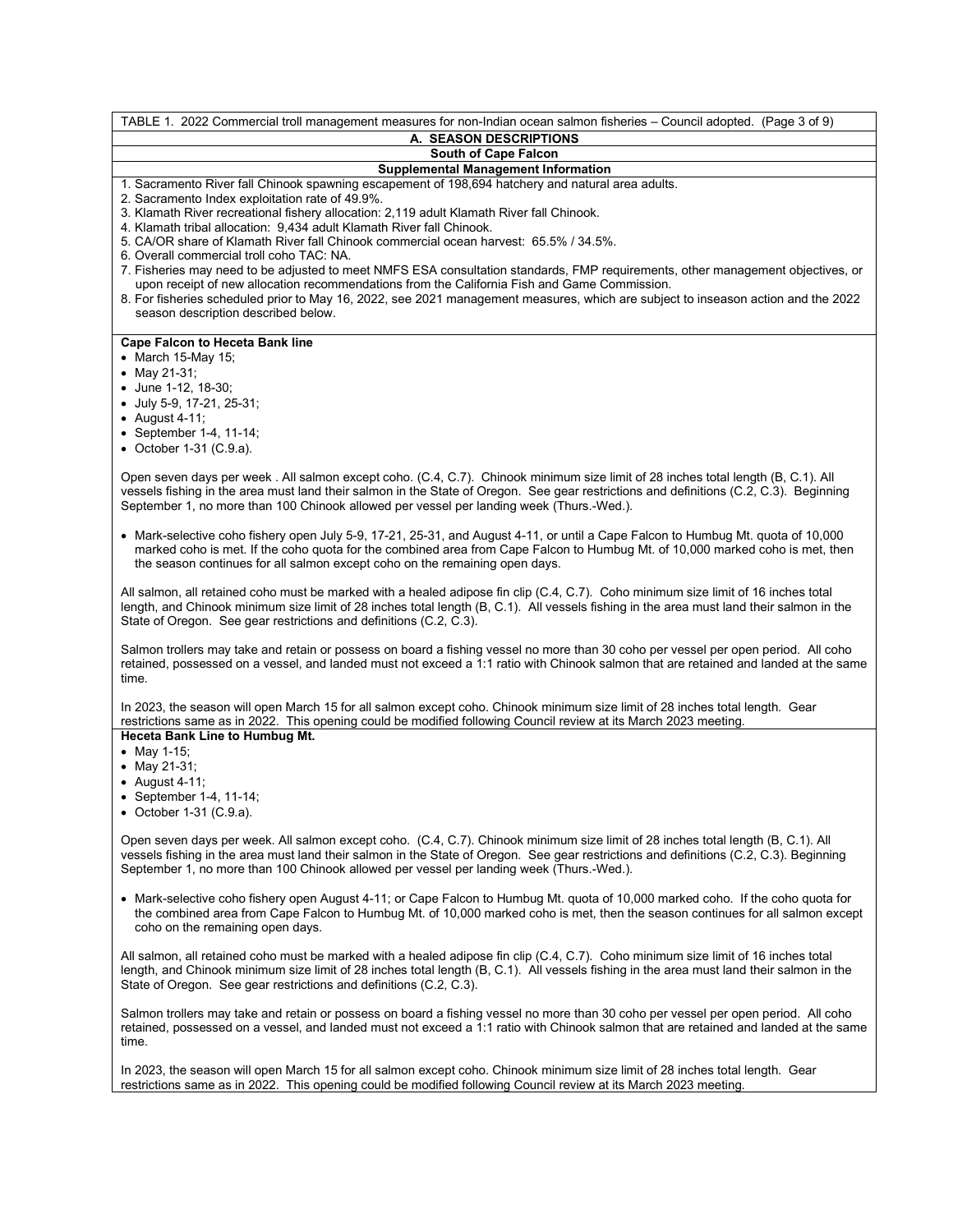TABLE 1. 2022 Commercial troll management measures for non-Indian ocean salmon fisheries – Council adopted. (Page 4 of 9)

#### **A. SEASON DESCRIPTIONS**

# **South of Cape Falcon**

#### **Humbug Mt. to OR/CA Border (Oregon KMZ)**

• March 15-April 30;

- June 1-30, or the earlier of 800 Chinook quota;
- July 1-31, or the earlier of 400 Chinook quota;
- August 1-28, or the earlier of 250 Chinook quota (C.9.a).

Open seven days per week (Thurs.-Wed.). All salmon except coho (C.4, C.7). Chinook minimum size limit of 28 inches total length (B, C.1).See compliance requirements (C.1) and gear restrictions and definitions (C.2, C.3). Prior to June 1, all salmon caught in this area must be landed and delivered in the State of Oregon.

June 1-August 28 weekly landing and possession limit of 50 Chinook per vessel per week (Thurs.-Wed.).

Any remaining portion of Chinook quotas may be transferred inseason on an impact neutral basis to the next open quota period (C.8.b).

All vessels fishing in this area during June, July, and August must land and deliver all salmon within this area or into Port Orford within 24 hours of any closure of this fishery and prior to fishing outside of this area.

For all quota managed seasons, Oregon state regulations require fishers to notify ODFW within one hour of landing and prior to transport away from the port of landing by calling 541-857-2538 or sending notification via e-mail to kmzor.trollreport@odfw.oregon.gov, with vessel name and number, number of salmon by species, location of delivery, and estimated time of delivery.

In 2023, the season will open March 15 for all salmon except coho. Chinook minimum size limit of 28 inches total length. Gear restrictions same as in 2022. This opening could be modified following Council review at its March 2023 meeting.

#### **OR/CA Border to Humboldt South Jetty (California KMZ)**

• Closed.

In 2023, the season will open May 1 through the earlier of May 31, or a 3,000 Chinook quota. Chinook minimum size limit of 27 inches total length (B, C.1). Landing and possession limit of 20 Chinook per vessel per day (C.8.f). Open five days per week (Fri.-Tue.). All salmon except coho (C.4, C.7). Any remaining portion of Chinook quotas may be transferred inseason on an impact neutral basis to the next open quota period (C.8.b). All fish caught in this area must be landed within the area, within 24 hours of any closure of the fishery (C.6), and prior to fishing outside the area (C.10). See compliance requirements (C.1) and gear restrictions and definitions (C.2, C.3). Klamath Control Zone closed (C.5.e). See California State regulations for an additional closure adjacent to the Smith River. This opening could be modified following Council review at its March or April 2023 meetings.

#### **Humboldt South Jetty to Latitude 40°10' N**

• Closed.

When the fishery is closed between the OR/CA border and Humbug Mountain and open to the south, vessels with fish on board caught in the open area off California may seek temporary mooring in Brookings, Oregon prior to landing in California only if such vessels first notify the Chetco River Coast Guard Station via VHF channel 22A between the hours of 0500 and 2200 and provide the vessel name, number of fish on board, and estimated time of arrival (C.6).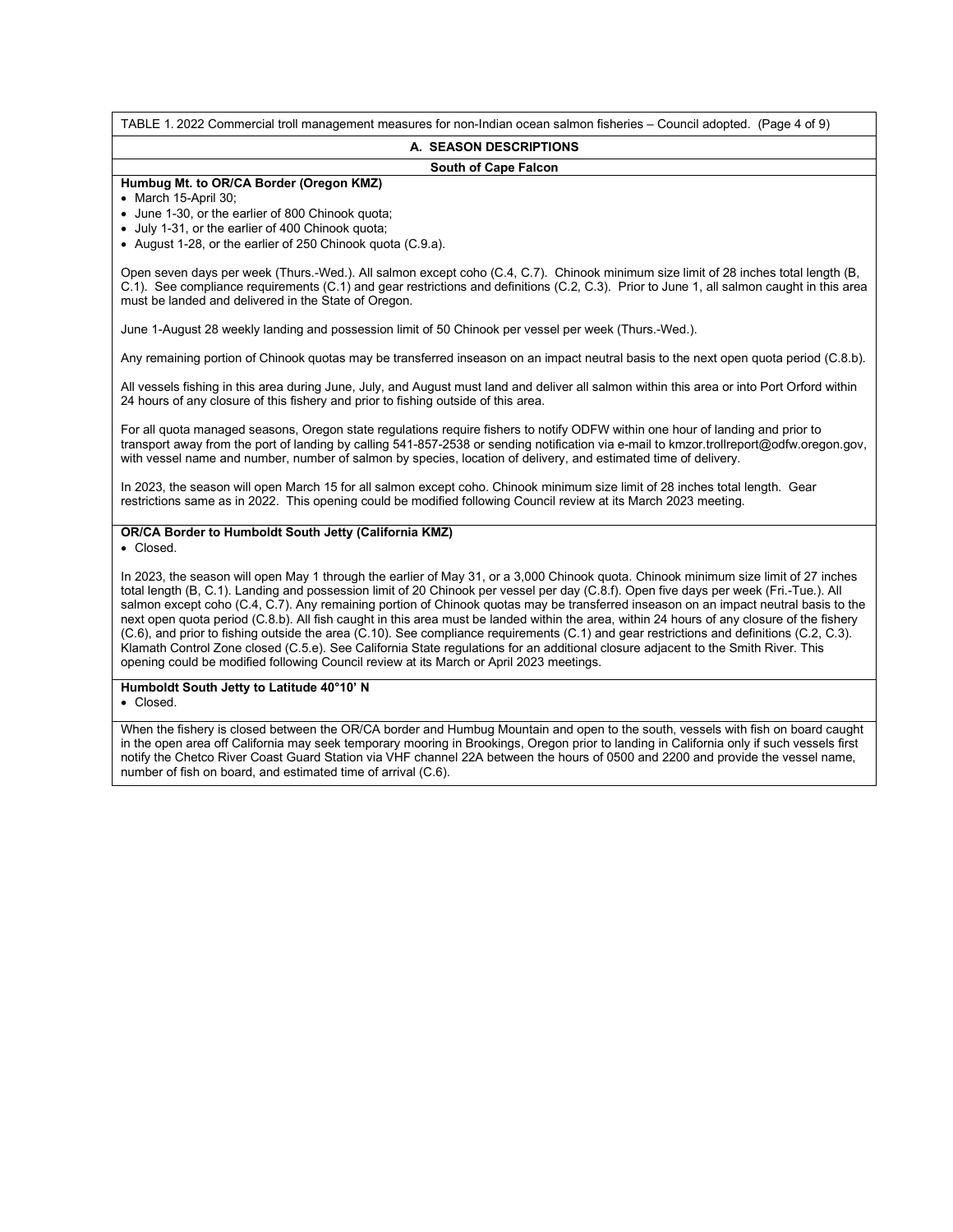TABLE 1. 2022 Commercial troll management measures for non-Indian ocean salmon fisheries – Council adopted. (Page 5 of 9) **A. SEASON DESCRIPTIONS**

# **Latitude 40°10' N. to Point Arena (Fort Bragg)**

• July 8-12, 21-25;

• August 3-12; (C.9.b).

Open seven days per week. All salmon except coho (C.4, C.7). See compliance requirements (C.1) and gear restrictions and definitions (C.2, C.3). Chinook minimum size limit of 27 inches total length (B, C.1).

All salmon must be landed in California and north of Point Arena (C.6, C.11).

In 2023, the season will open April 16 for all salmon except coho (C.4, C.7). Chinook minimum size limit of 27 inches total length (B, C.1). Gear restrictions same as in 2022 (C.2, C.3). This opening could be modified following Council review at its March 2023 meeting.

# **Pt. Arena to Pigeon Pt. (San Francisco)**

• July 8-12, 21-25;

- August 3-12;
- $\bullet$  September 1-30 (C.9.b).

Open seven days per week. All salmon except coho (C.4, C.7). Chinook minimum size limit of 27 inches total length through August, then 26 inches thereafter (B, C.1). See compliance requirements (C.1) and gear restrictions and definitions (C.2, C.3).

All salmon must be landed in California (C.6). During September, all salmon must be landed south of Point Arena (C.6, C.11).

In 2023, the season will open May 1 for all salmon except coho (C.4, C.7). Chinook minimum size limit of 27 inches total length (B, C.1). Gear restrictions same as in 2022 (C.2, C.3). This opening could be modified following Council review at its March or April 2023 meeting.

# **Point Reyes to Point San Pedro (Fall Area Target Zone)**

• October 3-7, 10-14.

Open five days per week (Mon.-Fri.). All salmon except coho (C.4, C.7). Chinook minimum size limit of 26 inches total length (B, C.1). All salmon caught in this area must be landed between Point Arena and Pigeon Point (C.6, C.11). See compliance requirements (C.1) and gear restrictions and definitions (C.2, C.3).

#### **Pigeon Point to U.S./Mexico Border (Monterey)**

- May 1-5, 10-15, 20-24;
- June 1-12;
- July 8-12, 21-25;
- August 3-12 (C.9.b).

Open seven days per week. All salmon except coho (C.4, C.7). Chinook minimum size limit of 27 inches total length (B, C.1). See compliance requirements (C.1) and gear restrictions and definitions (C.2, C.3). All salmon must be landed in California (C.6). All salmon caught in this area in the month of May must be landed within 24 hours of any closure of the fishery (C.6). During the months of May and June, all salmon caught in this area must be landed south of Point Arena (C.11).

In 2023, the season will open May 1 for all salmon except coho (C.4, C.7). Chinook minimum size limit of 27 inches total length (B, C.1). Gear restrictions same as in 2022 (C.2, C.3). This opening could be modified following Council review at its March or April 2023 meeting.

California State regulations require all salmon be made available to a CDFW representative for sampling immediately at port of landing. Any person in possession of a salmon with a missing adipose fin, upon request by an authorized agent or employee of the CDFW, shall immediately relinquish the head of the salmon to the State (California Fish and Game Code §8226).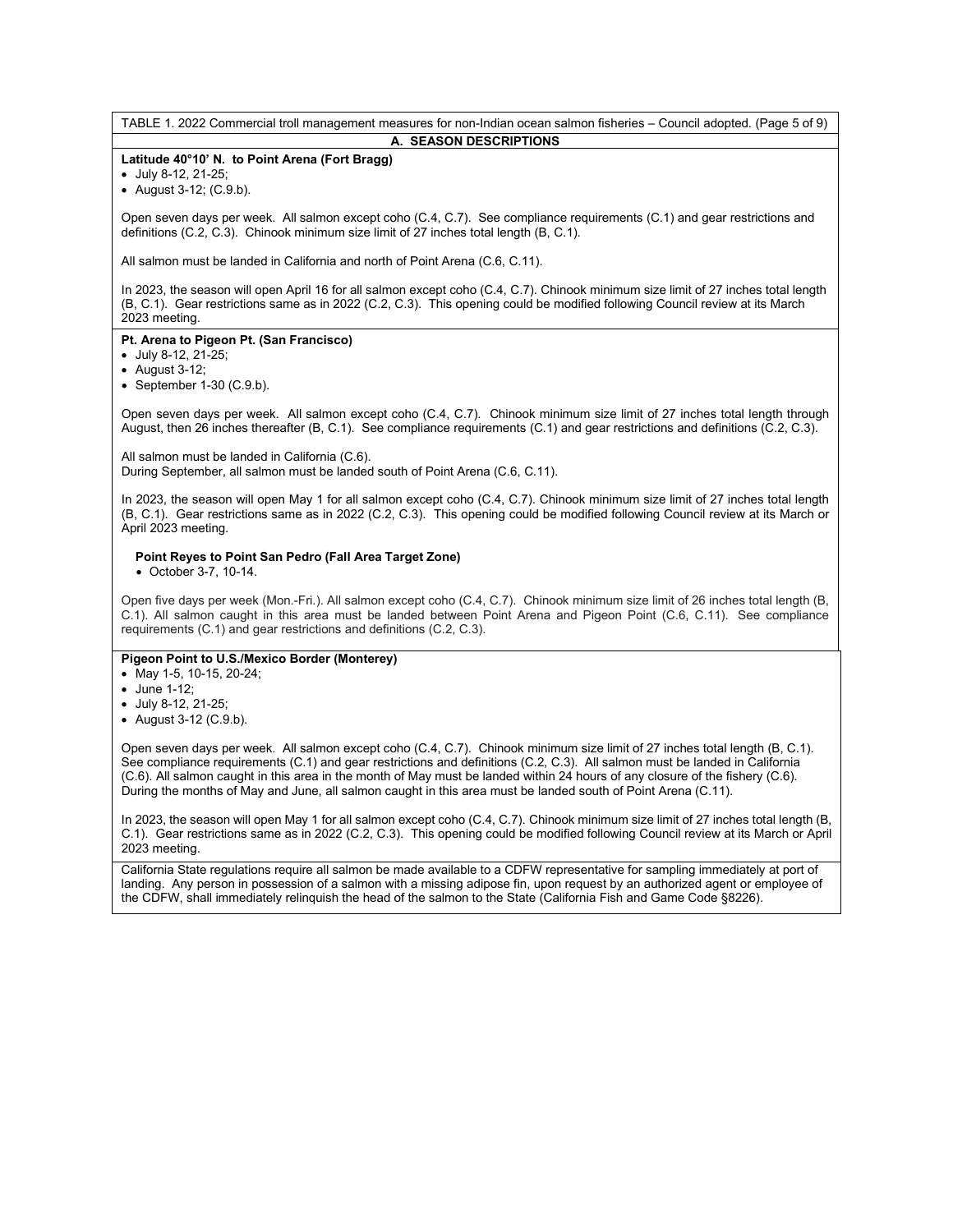TABLE 1. 2022 Commercial troll management Alternatives for non-Indian ocean salmon fisheries – Council adopted. (Page 6 of 9)

|                                           | Chinook                  |                | Coho            |                          |      |  |  |
|-------------------------------------------|--------------------------|----------------|-----------------|--------------------------|------|--|--|
| Area (when open)                          | Total<br>Length          | Head-<br>off   | Total<br>Length | Head-off                 | Pink |  |  |
| North of Cape Falcon                      | 27                       | 20.5           | 16              | 12                       | None |  |  |
| Cape Falcon to Humbug Mt.                 | 28                       | 21.5           | 16              | 12                       | None |  |  |
| Humbug Mt. to OR/CA Border                | 28                       | 21.5           | ٠               | $\blacksquare$           | None |  |  |
| OR/CA Border to Humboldt South Jetty      | $\overline{\phantom{0}}$ | $\overline{a}$ |                 | $\overline{\phantom{0}}$ | -    |  |  |
| Latitude 40°10' N. to Pt. Arena           | 27                       | 20.5           |                 | $\blacksquare$           | 27   |  |  |
| Pt. Arena to Pigeon Pt. through August    | 27                       | 20.5           |                 |                          | 27   |  |  |
| Pt. Arena to Pigeon Pt. September-October | 26                       | 19.5           | ٠               | ٠                        | 26   |  |  |
| Pigeon Pt. to U.S./Mexico Border          | 27                       | 20.5           |                 |                          | 27   |  |  |

**B. MINIMUM SIZE (Inches) (See C.1)**

# **C. REQUIREMENTS, DEFINITIONS, RESTRICTIONS, OR EXCEPTIONS**

C.1. Compliance with Minimum Size or Other Special Restrictions: All salmon on board a vessel must meet the minimum size, landing/possession limit, or other special requirements for the area being fished and the area in which they are landed if the area is open or has been closed less than 48 hours for that species of salmon. Salmon may be landed in an area that has been closed for a species of salmon more than 48 hours only if they meet the minimum size, landing/possession limit, or other special requirements for the area in which they were caught. Salmon may not be filleted prior to landing.

Any person who is required to report a salmon landing by applicable state law must include on the state landing receipt for that landing both the number and weight of salmon landed by species. States may require fish landing/receiving tickets be kept on board the vessel for 90 days or more after landing to account for all previous salmon landings.

#### C.2. Gear Restrictions:

- a. Salmon may be taken only by hook and line using single point, single shank, barbless hooks.
- b. Cape Falcon, Oregon, to the OR/CA border: No more than 4 spreads are allowed per line.
- c. OR/CA border to U.S./Mexico border: No more than 6 lines are allowed per vessel, and barbless circle hooks are required when fishing with bait by any means other than trolling.

#### C.3. Gear Definitions:

*Trolling defined*: Fishing from a boat or floating device that is making way by means of a source of power, other than drifting by means of the prevailing water current or weather conditions.

*Troll fishing gear defined*: One or more lines that drag hooks behind a moving fishing vessel engaged in trolling. In that portion of the fishery management area off Oregon and Washington, the line or lines must be affixed to the vessel and must not be intentionally disengaged from the vessel at any time during the fishing operation.

*Spread defined*: A single leader connected to an individual lure and/or bait.

*Circle hook defined*: A hook with a generally circular shape and a point which turns inward, pointing directly to the shank at a 90º angle.

# C.4. Vessel Operation in Closed Areas with Salmon on Board:

- a. Except as provided under C.4.b below, it is unlawful for a vessel to have troll or recreational gear in the water while in any area closed to fishing for a certain species of salmon, while possessing that species of salmon; however, fishing for species other than salmon is not prohibited if the area is open for such species, and no salmon are in possession.
- b. When Genetic Stock Identification (GSI) samples will be collected in an area closed to commercial salmon fishing, the scientific research permit holder shall notify NOAA OLE, USCG, CDFW, WDFW, ODFW, and OSP at least 24 hours prior to sampling and provide the following information: the vessel name, date, location and time collection activities will be done. Any vessel collecting GSI samples in a closed area shall not possess any salmon other than those from which GSI samples are being collected. Salmon caught for collection of GSI samples must be immediately released in good condition after collection of samples.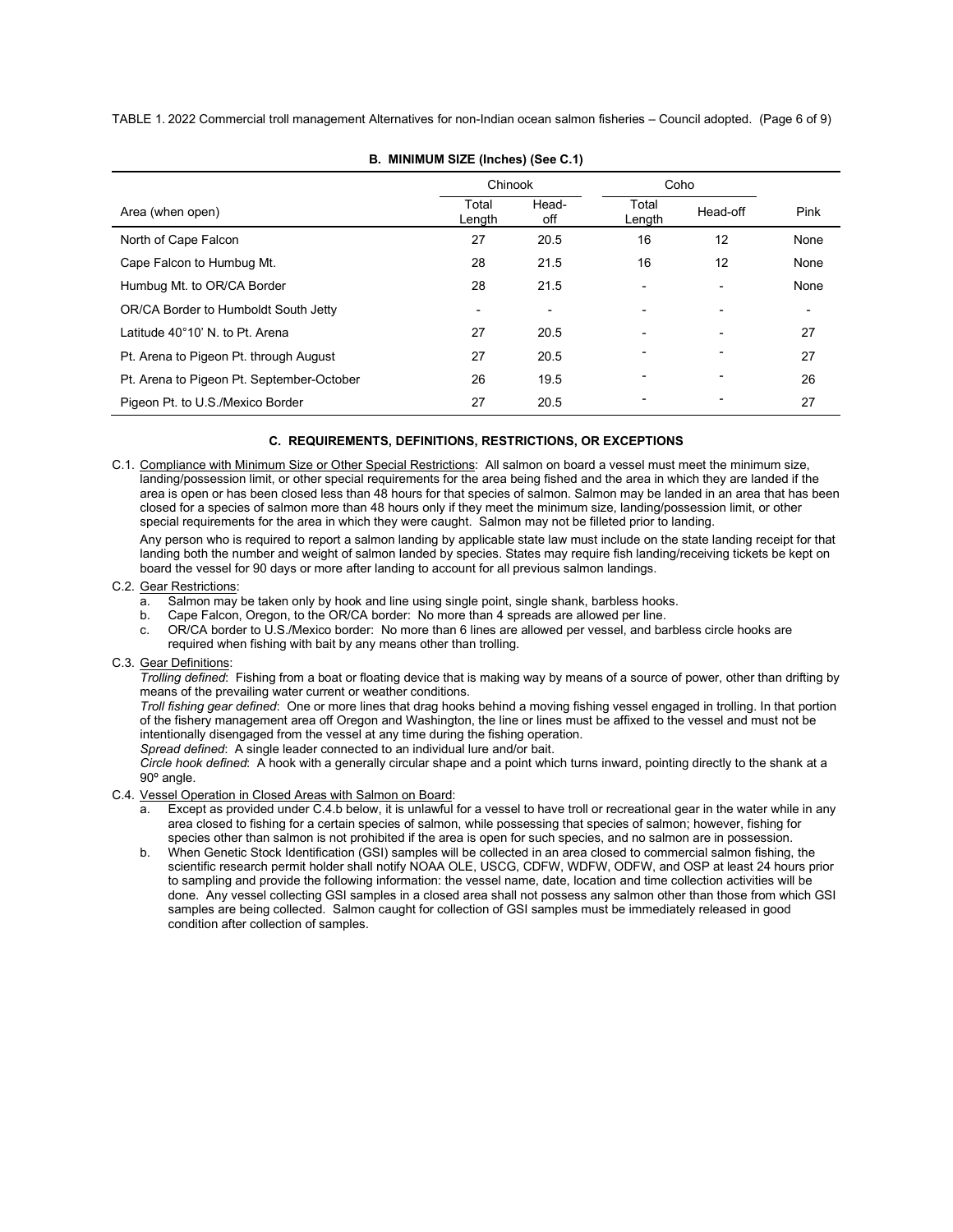TABLE 1. 2022 Commercial troll management Alternatives for non-Indian ocean salmon fisheries – Council adopted. (Page 7 of 9)

# **C. REQUIREMENTS, DEFINITIONS, RESTRICTIONS, OR EXCEPTIONS (continued)**

#### C.5. Control Zone Definitions:

- a. *Cape Flattery Control Zone*  The area from Cape Flattery (48º23'00" N. lat.) to the northern boundary of the U.S. EEZ; and the area from Cape Flattery south to Cape Alava (48º10'00" N. lat.) and east of 125º05'00" W. long.
- b. *Mandatory Yelloweye Rockfish Conservation Area* The area in Washington Marine Catch Area 3 from 48°00.00' N. lat.; 125°14.00' W. long. to 48°02.00' N. lat.; 125°14.00' W. long. to 48°02.00' N. lat.; 125°16.50' W. long. to 48°00.00' N. lat.; 125°16.50' W. long. and connecting back to 48°00.00' N. lat.; 125°14.00' W. long.
- c. *Grays Harbor Control Zone* The area defined by a line drawn from the Westport Lighthouse (46° 53'18" N. lat., 124° 07'01" W. long.) to Buoy #2 (46° 52'42" N. lat., 124°12'42" W. long.) to Buoy #3 (46° 55'00" N. lat., 124°14'48" W. long.) to the Grays Harbor north jetty (46° 55'36" N. lat., 124°10'51" W. long.).
- d. *Columbia Control Zone* An area at the Columbia River mouth, bounded on the west by a line running northeast/southwest between the red lighted Buoy #4 (46°13'35" N. lat., 124°06'50" W. long.) and the green lighted Buoy #7 (46°15'09' N. lat., 124°06'16" W. long.); on the east, by the Buoy #10 line which bears north/south at 357° true from the south jetty at 46°14'00" N. lat.,124°03'07" W. long. to its intersection with the north jetty; on the north, by a line running northeast/southwest between the green lighted Buoy #7 to the tip of the north jetty (46°15'48" N. lat., 124°05'20" W. long.), and then along the north jetty to the point of intersection with the Buoy #10 line; and, on the south, by a line running northeast/southwest between the red lighted Buoy #4 and tip of the south jetty (46°14'03" N. lat., 124°04'05" W. long.), and then along the south jetty to the point of intersection with the Buoy #10 line.
- e. *Klamath Control Zone* The ocean area at the Klamath River mouth bounded on the north by 41°38'48" N. lat. (approximately 6 nautical miles north of the Klamath River mouth); on the west by 124°23'00" W. long. (approximately 12 nautical miles off shore); and on the south by 41°26'48" N. lat. (approximately 6 nautical miles south of the Klamath River mouth).
- f. Waypoints for the 40 fathom regulatory line from Cape Falcon to Humbug Mt. (50 CFR 660.71 (k) (12)-(70), when in place.

| 45°46.00' N. lat., 124°04.49' W. long.; | 44°41.68' N. lat., 124°15.38' W. long.; | 43°17.96' N. lat., 124°28.81' W. long.; |
|-----------------------------------------|-----------------------------------------|-----------------------------------------|
| 45°44.34' N. lat., 124°05.09' W. long.; | 44°34.87' N. lat., 124°15.80' W. long.; | 43°16.75' N. lat., 124°28.42' W. long.; |
| 45°40.64' N. lat., 124°04.90' W. long.; | 44°33.74' N. lat., 124°14.44' W. long.; | 43°13.97' N. lat., 124°31.99' W. long.; |
| 45°33.00' N. lat., 124°04.46' W. long.; | 44°27.66' N. lat., 124°16.99' W. long.; | 43°13.72' N. lat., 124°33.25' W. long.; |
| 45°32.27' N. lat., 124°04.74' W. long.; | 44°19.13' N. lat., 124°19.22' W. long.; | 43°12.26' N. lat., 124°34.16' W. long.; |
| 45°29.26' N. lat., 124°04.22' W. long.; | 44°15.35' N. lat., 124°17.38' W. long.; | 43°10.96' N. lat., 124°32.33' W. long.; |
| 45°20.25' N. lat., 124°04.67' W. long.; | 44°14.38' N. lat., 124°17.78' W. long.; | 43°05.65' N. lat., 124°31.52' W. long.; |
| 45°19.99' N. lat., 124°04.62' W. long.; | 44°12.80' N. lat., 124°17.18' W. long.; | 42°59.66' N. lat., 124°32.58' W. long.; |
| 45°17.50' N. lat., 124°04.91' W. long.; | 44°09.23' N. lat., 124°15.96' W. long.; | 42°54.97' N. lat., 124°36.99' W. long.; |
| 45°11.29' N. lat., 124°05.20' W. long.; | 44°08.38' N. lat., 124°16.79' W. long.; | 42°53.81' N. lat., 124°38.57' W. long.; |
| 45°05.80' N. lat., 124°05.40' W. long.; | 44°08.30' N. lat., 124°16.75' W. long.; | 42°50.00' N. lat., 124°39.68' W. long.; |
| 45°05.08' N. lat., 124°05.93' W. long.; | 44°01.18' N. lat., 124°15.42' W. long.; | 42°49.13' N. lat., 124°39.70' W. long.; |
| 45°03.83' N. lat., 124°06.47' W. long.; | 43°51.61' N. lat., 124°14.68' W. long.; | 42°46.47' N. lat., 124°38.89' W. long.; |
| 45°01.70' N. lat., 124°06.53' W. long.; | 43°42.66' N. lat., 124°15.46' W. long.; | 42°45.74' N. lat., 124°38.86' W. long.; |
| 44°58.75' N. lat., 124°07.14' W. long.; | 43°40.49' N. lat., 124°15.74' W. long.; | 42°44.79' N. lat., 124°37.96' W. long.; |
| 44°51.28' N. lat., 124°10.21' W. long.; | 43°38.77' N. lat., 124°15.64' W. long.; | 42°45.01' N. lat., 124°36.39' W. long.; |
| 44°49.49' N. lat., 124°10.90' W. long.; | 43°34.52' N. lat., 124°16.73' W. long.; | 42°44.14' N. lat., 124°35.17' W. long.; |
| 44°44.96' N. lat., 124°14.39' W. long.; | 43°28.82' N. lat., 124°19.52' W. long.; | 42°42.14' N. lat., 124°32.82' W. long.; |
| 44°43.44' N. lat., 124°14.78' W. long.; | 43°23.91' N. lat., 124°24.28' W. long.; | 42°40.50' N. lat., 124°31.98' W. long.  |
| 44°42.26' N. lat., 124°13.81' W. long.; | 43°20.83' N. lat., 124°26.63' W. long.; |                                         |
|                                         |                                         |                                         |

C.6. Notification When Unsafe Conditions Prevent Compliance with Regulations: If prevented by unsafe weather conditions or mechanical problems from meeting special management area landing restrictions, vessels must notify the U.S. Coast Guard and receive acknowledgment of such notification prior to leaving the area. This notification shall include the name of the vessel, port where delivery will be made, approximate number of salmon (by species) on board, the estimated time of arrival, and the specific reason the vessel is not able to meet special management area landing restrictions.

In addition to contacting the U.S. Coast Guard, vessels fishing south of the Oregon/California border must notify CDFW within one hour of leaving the management area by calling 800-889-8346 and providing the same information as reported to the U.S. Coast Guard. All salmon must be offloaded within 24 hours of reaching port.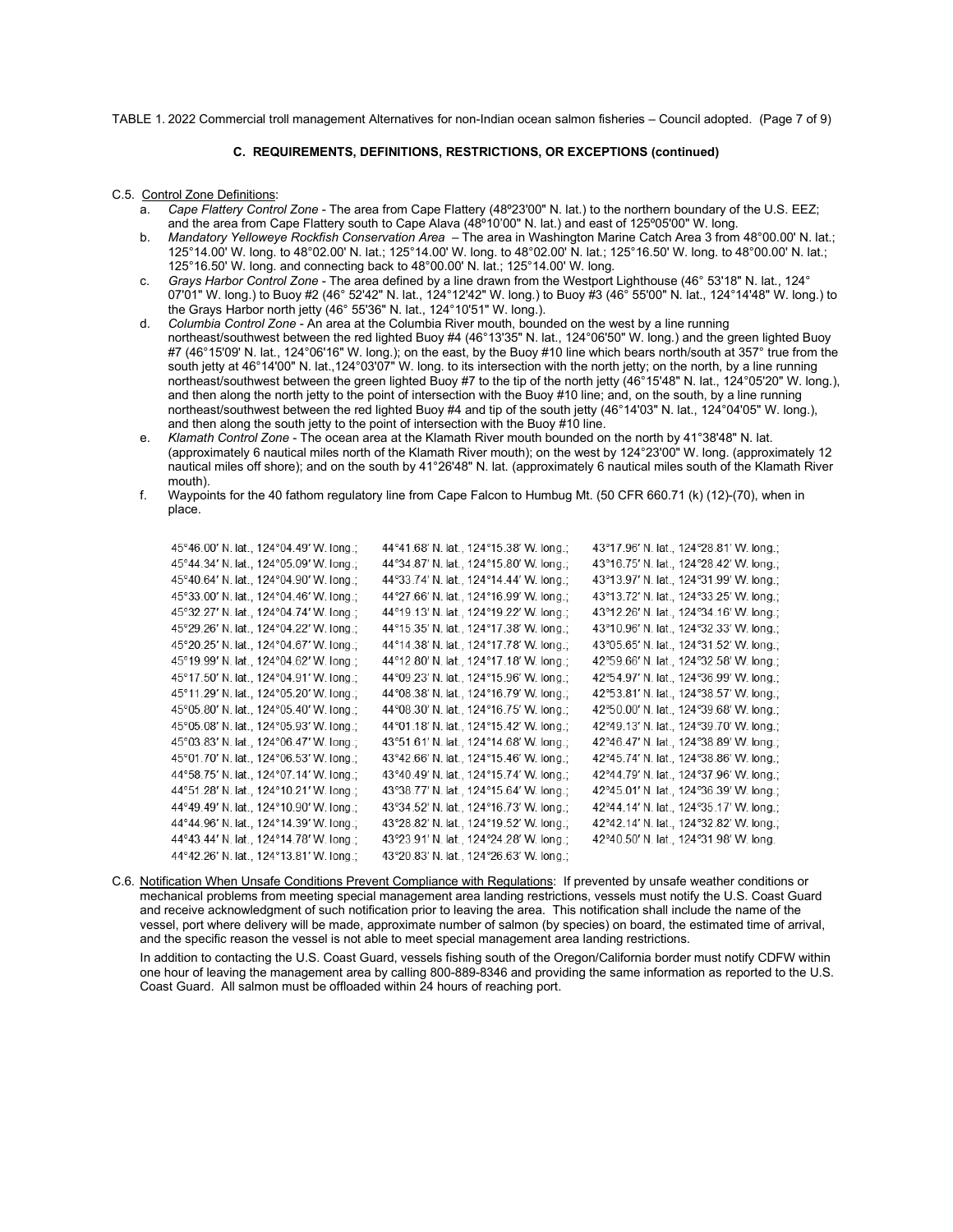TABLE 1. 2022 Commercial troll management Alternatives for non-Indian ocean salmon fisheries – Council adopted. (Page 8 of 9)

#### **C. REQUIREMENTS, DEFINITIONS, RESTRICTIONS, OR EXCEPTIONS (continued)**

- C.7. Incidental Halibut Harvest: License applications for incidental harvest for halibut during commercial salmon fishing must be obtained from IPHC.
	- a. During the 2022 salmon troll season, incidental harvest is authorized only during April, May, and June, and after June 30 if quota remains and if announced on the NMFS hotline (phone: 800-662-9825 or 206-526-6667). WDFW, ODFW, and CDFW will monitor landings. If the landings are projected to exceed the IPHC's preseason allocation or the total Area 2A non-Indian commercial halibut allocation, NMFS will take inseason action to prohibit retention of halibut in the non-Indian salmon troll fishery.
	- b. Through May 15, 2022, consistent with regulations adopted in April 2021, license holders may land no more than 1 Pacific halibut per each 2 Chinook, except one Pacific halibut may be landed without meeting the ratio requirement, and no more than 35 halibut may be landed per trip.
	- c. Beginning May 16, 2022, through the end of the 2022 salmon troll fishery, and beginning April 1, 2023, until modified through inseason action or superseded by the 2023 management measures, license holders may land or possess no more than one Pacific halibut per two Chinook, except one Pacific halibut may be possessed or landed without meeting the ratio requirement, and no more than 35 halibut may be possessed or landed per trip. Pacific halibut retained must be no less than 32 inches in total length (with head on).
	- d. Incidental Pacific halibut catch regulations in the commercial salmon troll fishery adopted for 2022, prior to any 2022 inseason action, will be in effect when incidental Pacific halibut retention opens on April 1, 2023, unless otherwise modified by inseason action at the March 2023 Council meeting.
	- e. "C-shaped" yelloweye rockfish conservation area is an area to be voluntarily avoided for salmon trolling. NMFS and the Council request salmon trollers voluntarily avoid this area in order to protect yelloweye rockfish. The area is defined in the Pacific Council Halibut Catch Sharing Plan in the North Coast subarea (Washington marine area 3), with the following coordinates in the order listed:

48°18' N. lat.; 125°18' W. long.; 48°18' N. lat.; 124°59' W. long.; 48°11' N. lat.; 124°59' W. long.; 48°11' N. lat.; 125°11' W. long.; 48°04' N. lat.; 125°11' W. long.; 48°04' N. lat.; 124°59' W. long.; 48°00' N. lat.; 124°59' W. long.; 48°00' N. lat.; 125°18' W. long.; and connecting back to 48°18' N. lat.; 125°18' W. long.

- C.8. Inseason Management: In addition to standard inseason actions or modifications already noted under the season description, the following inseason guidance is provided to NMFS:
	- a. Chinook remaining from the May through June non-Indian commercial troll harvest guideline north of Cape Falcon may be transferred to the July through September harvest guideline if the transfer would not result in exceeding preseason impact expectations on any stocks.
	- b. Chinook remaining from May, June, and/or July non-Indian commercial troll quotas in the Oregon or California KMZ may be transferred to the Chinook quota for the next open period if the transfer would not result in exceeding preseason impact expectations on any stocks.
	- c. NMFS may transfer salmon between the recreational and commercial fisheries north of Cape Falcon if there is agreement among the areas' representatives on the Salmon Advisory Subpanel (SAS), and if the transfer would not result in exceeding preseason impact expectations on any stocks.
	- d. The Council will consider inseason recommendations for special regulations for any experimental fisheries annually in March; proposals must meet Council protocol and be received in November the year prior..
	- e. If retention of unmarked coho (adipose fin intact) is permitted by inseason action, the allowable coho quota will be adjusted to ensure preseason projected impacts on all stocks is not exceeded.
	- f. Landing limits may be modified inseason to sustain season length and keep harvest within overall quotas.